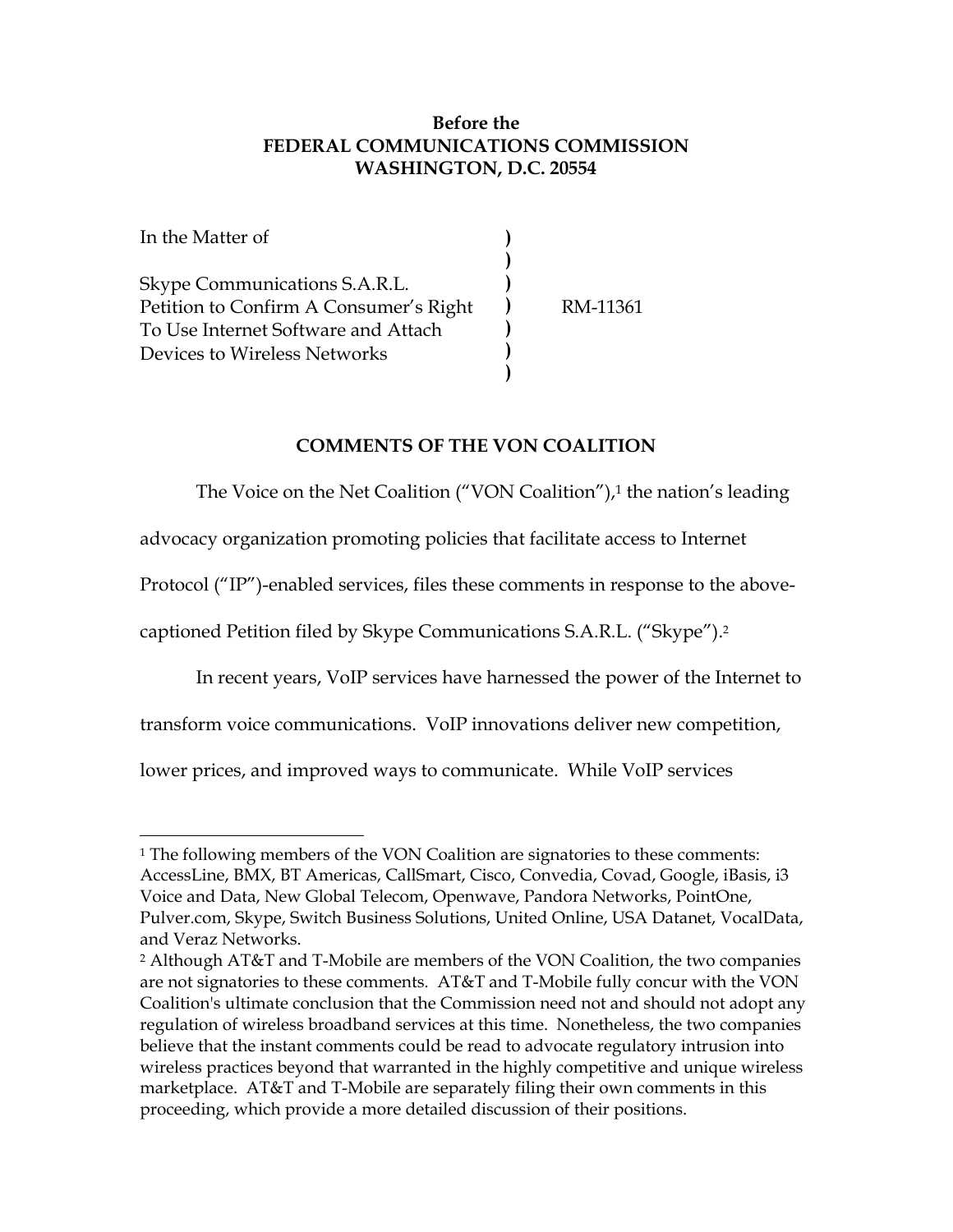primarily have used wireline networks to this point, one of the major benefits of IP-based applications and services is that they can be designed to be accesstechnology agnostic. Thus, as wireless broadband networks become increasingly popular, VoIP is likely to bring significant innovations to mobile voice communications just as it has already done for wireline communications. In particular, as wireless handset devices become "smarter," VoIP innovations will promote the convergence of wireless communications with the computing power of the new devices.

In keeping with its longstanding support of a light-touch regulatory approach to marketplace activities, the VON Coalition does not believe the Commission should adopt regulation of broadband wireless networks at this time. However, the VON Coalition believes that the Commission's broadband principles, including the right of consumers to attach nonharmful devices to the network and run applications of their choice on the network, should be found to apply to wireless broadband networks. To the extent that this is in doubt, the Commission should make it clear, as requested by Skype.

The VON Coalition believes that a broadband consumer's basic rights to run applications (subject to reasonable network management policies) and attach nonharmful devices should not depend upon the technology used to provide the broadband service. By clarifying that these principles apply to all broadband networks regardless of technology, the Commission will further its policy of regulatory parity and will establish a framework within which consumers will

- 2 -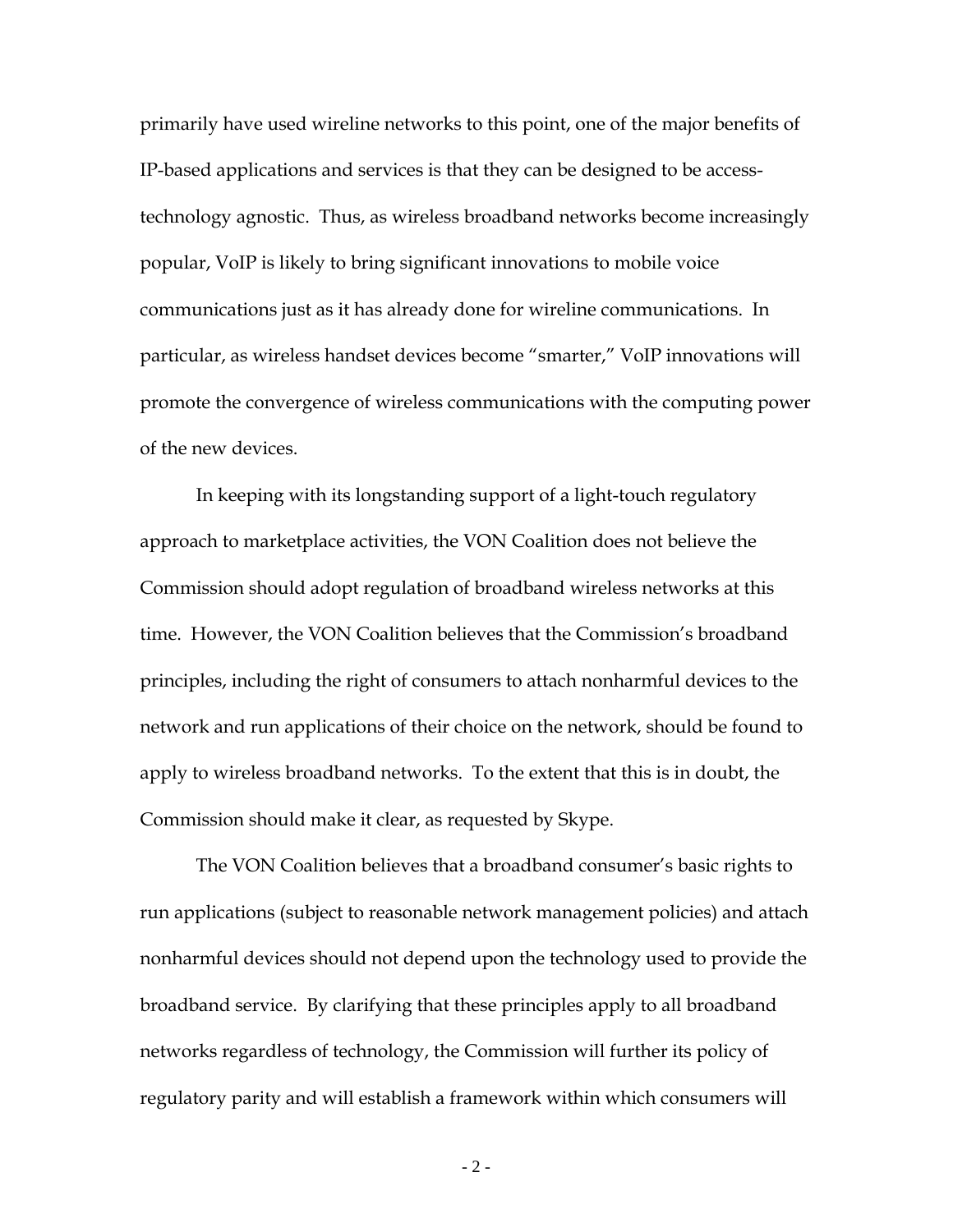benefit more fully from innovative VoIP applications and services.

### **I. THE VON COALITION SUPPORTS A LIGHT-TOUCH REGULATORY APPROACH IN EVOLVING MARKETS WHILE FOSTERING CONNECTIVITY PRINCIPLES TO PROTECT BROADBAND CONSUMER INTERESTS**

From its inception, the VON Coalition has relied upon the bedrock principle of using a regulatory light touch, particularly toward new technologies such as VoIP. The VON Coalition does not believe that detailed and intrusive regulation is appropriate in markets characterized by new technologies. A lighttouch regulatory policy is particularly appropriate in situations in which the market in question is competitive and in which consumers have a wide array of choices. Said differently, absent a showing of market failure the Commission should not impose economic regulation, particularly on dynamic technologies or markets.

Nonetheless, the VON Coalition believes that certain policy principles are essential to enabling the full promise and potential of innovative technologies and services such as VoIP. Thus, the VON Coalition's members have long supported connectivity principles designed to protect broadband consumer interests, including, in particular, a "no blocking" principle. Such principles, or consumer freedoms, establish a framework in which consumers are able to use new applications and services without the risk of being artificially limited in their choices. The "no blocking" principle is particularly vital to the continued success of the VoIP industry, which continues to thrive after of the Commission's

- 3 -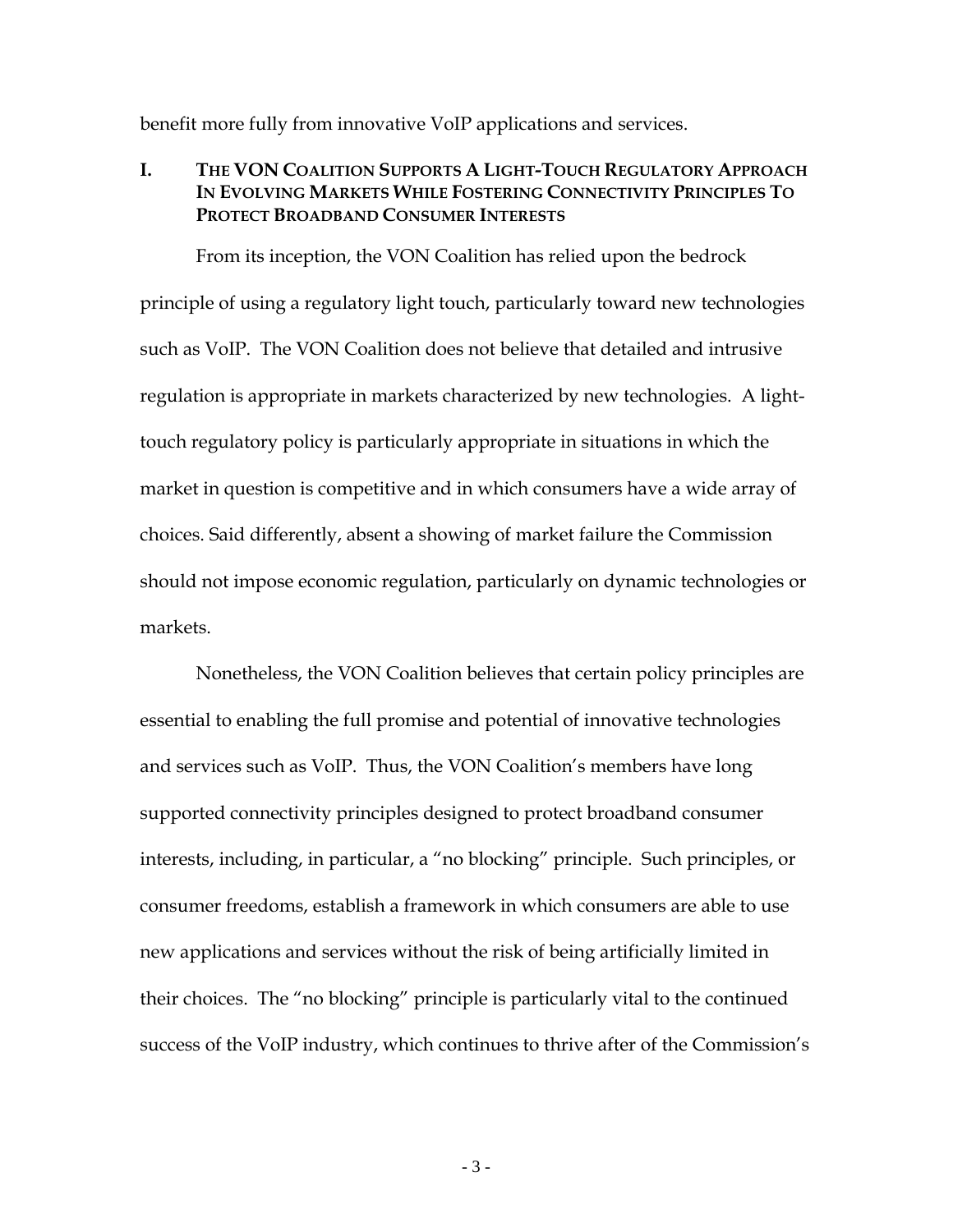affirmation of this principle in the *Madison River* Order.[3](#page-3-0)

These consumer-focused broadband connectivity principles, such as the right to attach nonharmful devices and the right to run applications of one's choice, have long been supported by the VON Coalition, as well as other high tech and consumer electronics trade associations comprised of many of the same companies as the VON Coalition. For example, the High Tech Broadband Coalition listed four principles for broadband consumer connectivity in September 2003, including a "no blocking" principle designed to ensure that consumers were able to run lawful applications of their choice and an attachment principle designed to ensure that consumers could attach nonharmful devices to the network:

- $\triangleright$  "Broadband consumers should be able to run applications of their choice, within the bandwidth limits and quality of service of their service plans, as long as they do not harm the provider's network."
- ¾ "Consumers should be permitted to attach any devices they choose to their broadband connection at the consumer's premises, so long as they operate within the bandwidth limits and quality of service of their service plans and do not harm the provider's network or enable theft of services."[4](#page-3-1)

The Commission has, of course, adopted these essential principles — that

<span id="page-3-0"></span><sup>3</sup> Madison River LLC and Affiliated Companies, File No. EB-05-IH-0110, Order, 20 FCC Rcd 4295 (Enf. Bur. 2005). *See also*, *VOIP Leaders Praise Swift FCC Action to Stop VoIP Call Blocking*, Press Release by The VON Coalition, Mar. 3, 2005 ("We continue to believe that ensuring consumers can obtain and use the content, applications, and devices they choose is critical to unlocking the vast potential of the Internet" (quoting VON Coalition President Staci Pies)); Comments of The VON Coalition, CC Docket No. 01-92, at 8 (Dec. 7, 2006) ("[T]he Commission should never tolerate or permit blocking of any calls under any circumstances.").

<span id="page-3-1"></span><sup>4</sup> *Ex Parte* Written Submission by the High Tech Broadband Coalition, CC Docket No. 02- 33, CS Docket No. 02-52 (Sep. 25, 2003).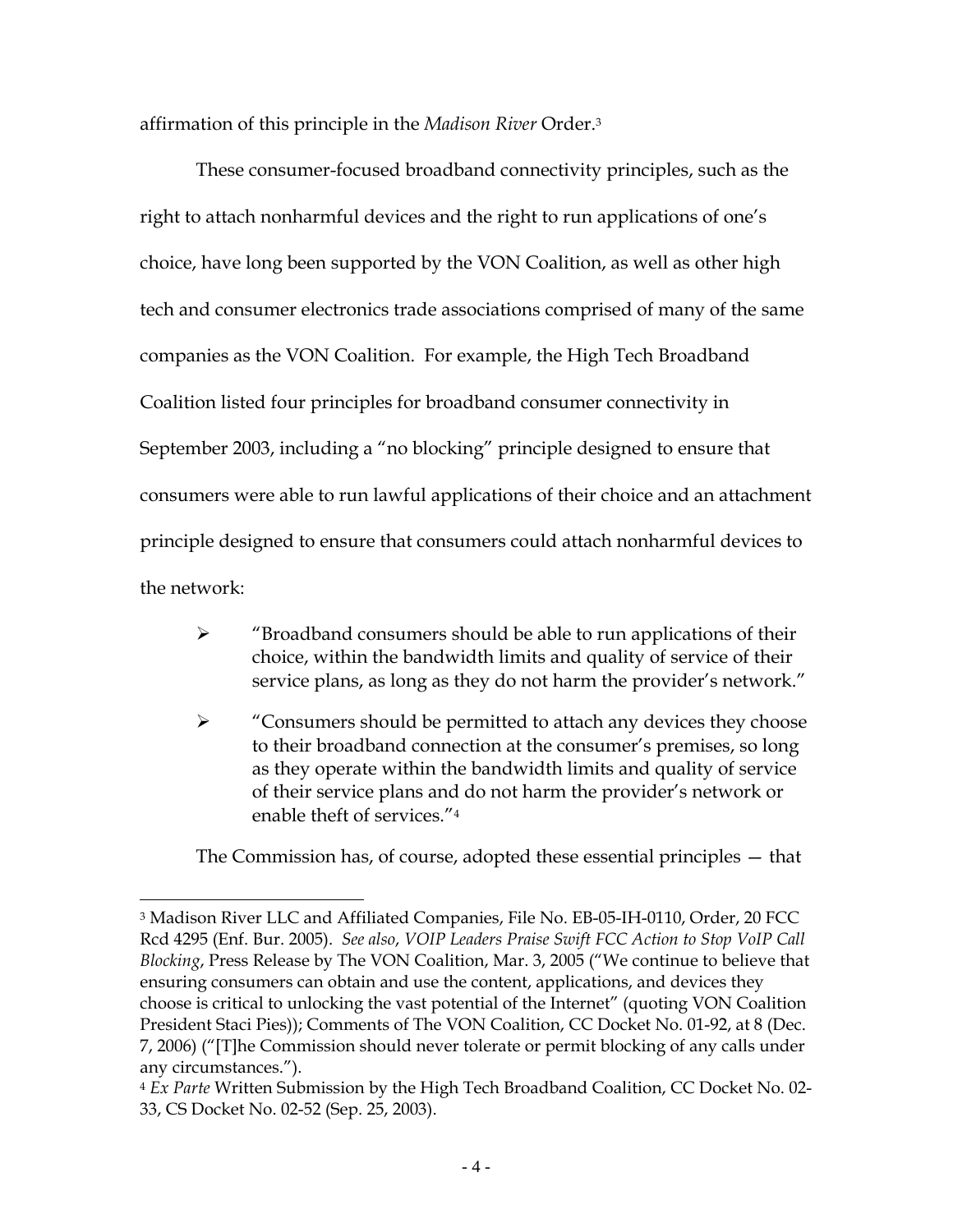consumers are entitled to run applications of their choice ("no blocking") and attach nonharmful devices to the network —as part of its Broadband Policy Statement.<sup>5</sup> The Commission expressed the "no blocking" and attachment principles as follows:

- ¾ "To encourage broadband deployment and preserve and promote the open and interconnected nature of the public Internet, consumers are entitled to run applications and use services of their choice, subject to the needs of law enforcement."[6](#page-4-1)
- ¾ "To encourage broadband deployment and preserve and promote the open and interconnected nature of the public Internet, consumers are entitled to connect their choice of legal devices that do not harm the network."[7](#page-4-2)

The VON Coalition has hailed these consumer freedoms, noting that the

connectivity principles "help[] to ensure that network operators and owners are

not able to unreasonably or unlawfully restrict consumer choice by blocking or

impairing services accessed over broadband connections."[8](#page-4-3) The VON Coalition

noted that "[b]y establishing a set of safeguards to protect the rights of

consumers to use any device, service, or application they choose over their

broadband connection, the Commission is making a commitment that is critical

<span id="page-4-0"></span>l <sup>5</sup> *Appropriate Framework for Broadband Access to the Internet over Wireline Facilities*, CC Docket No. 02-33, *Appropriate Regulatory Treatment for Broadband Access to the Internet Over Cable Facilities*, CS Docket No. 02-52, Policy Statement, FCC 05-151, at 3 (rel. Sep. 23, 2005) ("Broadband Policy Statement").

<span id="page-4-1"></span><sup>6</sup> *Id.* at 3.

<span id="page-4-3"></span><span id="page-4-2"></span><sup>7</sup> *Id.* at 3 (citing *Hush-A-Phone Corp. v. United States*, 238 F.2d 266, 269 (D.C. Cir. 1956); *Use of the Carterfone Device in Message Toll Telephone Service*, 13 FCC 2d 420 (1968)). <sup>8</sup> *VOIP Leaders Hail Recognition of Consumer Internet Freedoms, Say Internet Freedoms are Essential to Unlocking VoIP's Full Promise and Potential*, Press Release by The VON Coalition, Aug. 5, 2005.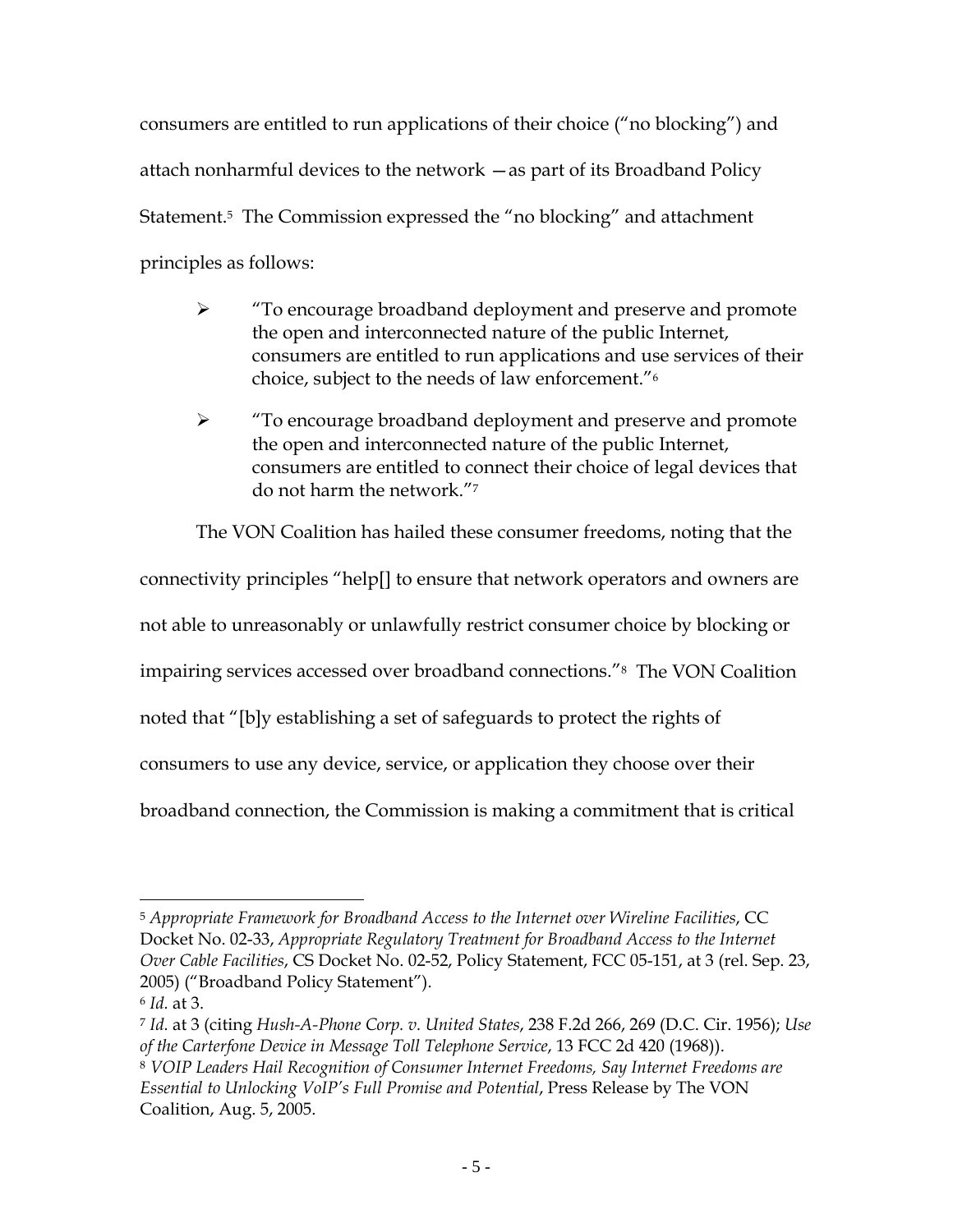to unlocking the vast potential of VoIP."[9](#page-5-0) The Commission's broadband connectivity principles establish a framework that fosters consumer choice and helps accelerate widespread access to new services and applications.<sup>10</sup>

# **II. THE VON COALITION BELIEVES THAT THE COMMISSION'S BROADBAND POLICY STATEMENT APPLIES TO ALL BROADBAND PLATFORMS, INCLUDING WIRELESS NETWORKS**

The VON Coalition supports Commission policies that are technologically neutral and consistent across all broadband platforms and technologies. Such neutral policies avoid artificially biasing the market in favor of one technology or platform over another. Last month, the Commission declared that wireless broadband service is a Title I information service, placing it for regulatory purposes in the same classification as other broadband delivery methods such as DSL, cable modem, and broadband over power line.<sup>11</sup> In doing so, the Commission noted that such a classification "furthers [the Commission's] efforts to establish a consistent regulatory framework across broadband platforms by

<span id="page-5-0"></span>l <sup>9</sup> *Id.* (citing VON Coalition Executive Director Jim Kohlenberger).

<span id="page-5-1"></span><sup>10</sup> *See* Letter from the VON Coalition to President George W. Bush, Jan. 10, 2005, at 2 ("[C]onsumers must be allowed certain basic Internet freedoms to use any device, application, or service over the Internet. As FCC Chairman Michael Powell has said, '[t]o realize the innovation dream that IP communications promises' … the Administration 'must ensure that a willing provider can reach a willing consumer over the broadband connection.'"). *See also* Letter from the VON Coalition to President George W. Bush, Jan. 16, 2006, at 1-2 ("[C]onsumers should be allowed to use any device, application, or service on the Internet that they choose. These basic Internet freedoms positively shaped the development of the Internet and should be carried forward to the broadband future. Indeed, the openness of the Internet has been its defining hallmark, and such openness is critical to unlocking the vast future potential of Internet communications. At the same time, consumers should not be prevented from lawfully using the bandwidth for which they pay.").

<span id="page-5-2"></span><sup>11</sup> *Appropriate Regulatory Treatment for Broadband Access to the Internet Over Wireless Networks*, Declaratory Ruling, WT Docket No. 07-53, FCC 07-30, 2, ¶ 2 (rel. Mar. 23, 2007) ("Wireless Broadband Order").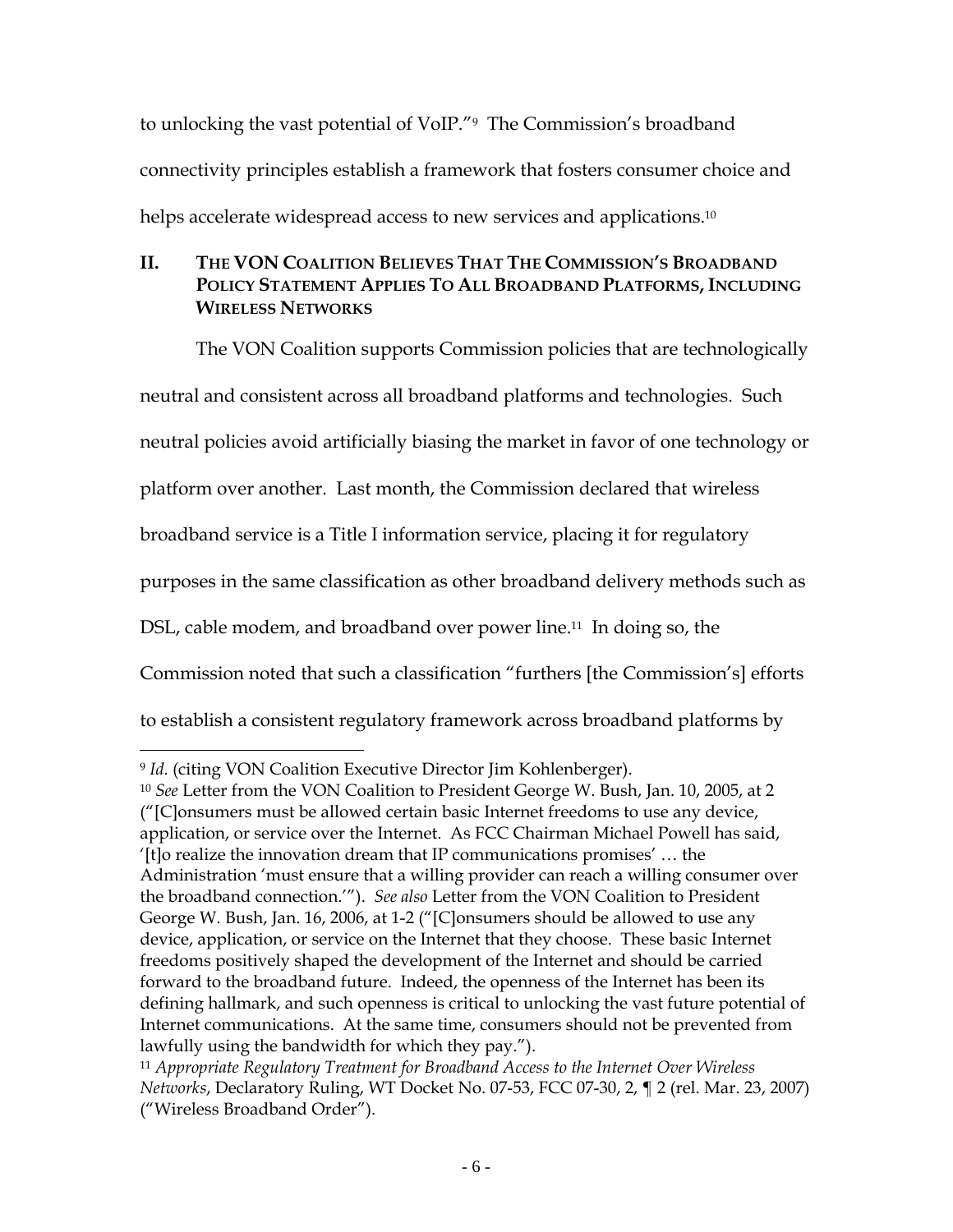regulating like services in a similar manner."[12](#page-6-0)

Accordingly, the VON Coalition believes that the four principles enumerated in the Commission's broadband policy statement, including the right to attach nonharmful devices and the right to run applications of one's choice, apply to wireless networks. As a result, under the "no blocking" principle, applications that do not harm the network should not be blocked, whether by technical or contractual means. Furthermore, under the right to attach principle, the VON Coalition believes that consumers have the right to purchase unlocked phones and use them with the wireless carrier of their choice.[13](#page-6-1) The right to attach nonharmful devices and run applications is of particular importance when such devices and applications offer consumer benefits and foster new sources of competition.[14](#page-6-2)

The VON Coalition recognizes that such consumer rights are affected by the need of carriers to manage and prevent harm to their networks, and that such network management and technological concerns may be very different for wireless networks compared to wireline networks. For example, wireless carriers may use different air interface technologies, which may limit the right to attach devices and the ability of consumers to use [unlocked] phones on different

<span id="page-6-0"></span><sup>12</sup> *Id.*

<span id="page-6-1"></span><sup>13</sup> *Cf. Bundling of Cellular Customer Premises Equipment and Cellular Service*, Report and Order, CC Docket No. 91-34, FCC 92-207, 7 FCC Rcd 4028, 4028 (1992).

<span id="page-6-2"></span><sup>&</sup>lt;sup>14</sup> Importantly, these rights can be protected sufficiently through consumer choice, rather than unilateral mandates. In other words, providers should offer consumers the option of selecting unlocked handsets and the ability to download applications, but still retain the flexibility to continue to offer services and devices that may include locked handsets and blocked features.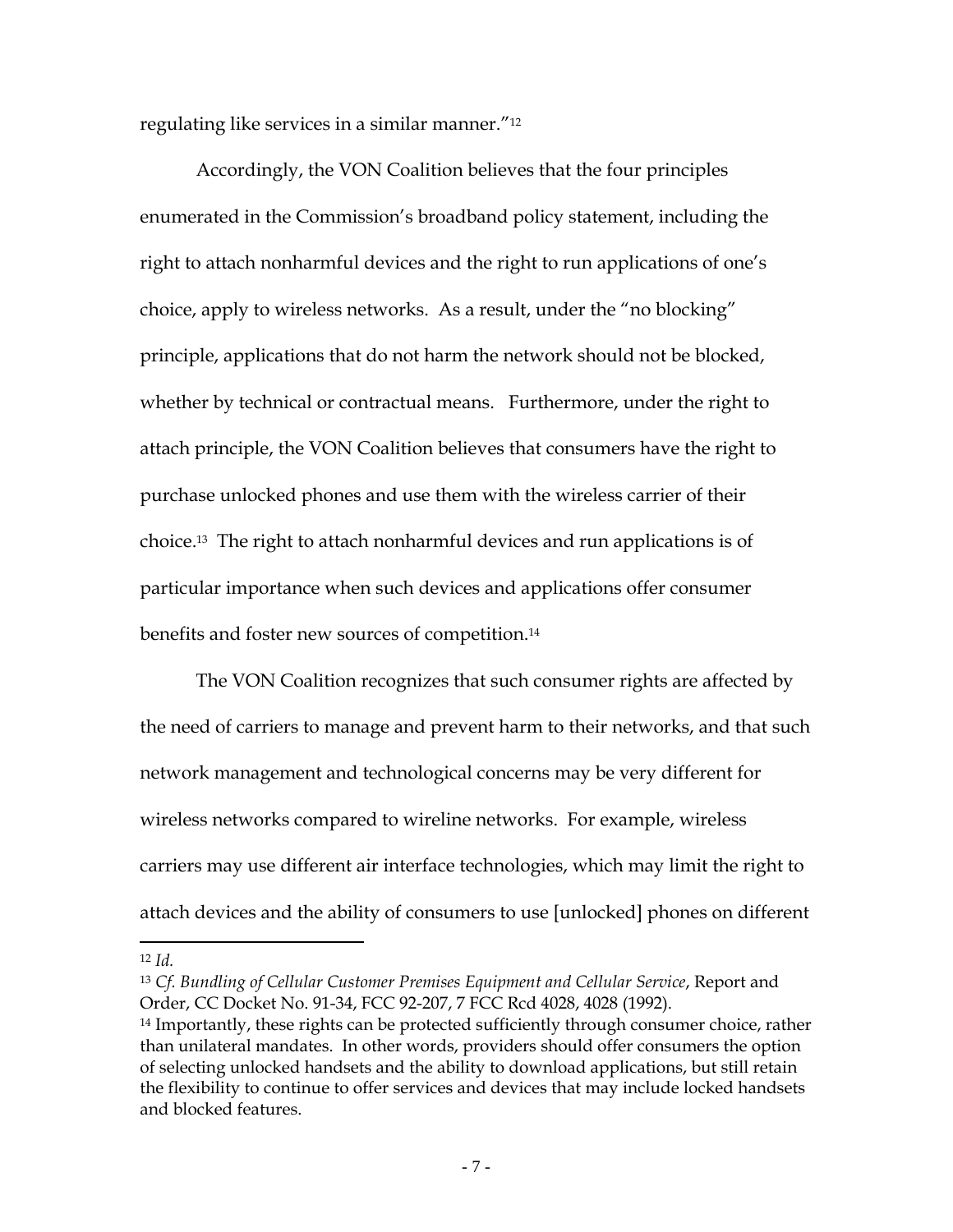networks.[15](#page-7-0) In addition, wireless networks share spectrum and bandwidth among customers, which make more acute the need for network management. Furthermore, wireless carriers are subject to E911 and hearing aid compatibility requirements; therefore, any unlocked device that is used with the network should not prevent carriers from meeting their regulatory obligations. The VON Coalition believes that such concerns should be part of the consideration of "harm to the network"  $-e.g.,$  an unlocked device that prevents a wireless carrier from fulfilling its regulatory obligations should be viewed as causing "harm to the network" and would therefore not meet the definition of a "nonharmful device."

## **III. THE COMMISSION SHOULD NOT ADOPT DETAILED REGULATION AT THIS TIME BUT SHOULD INSTEAD CLOSELY MONITOR THE DEVELOPMENT OF WIRELESS BROADBAND NETWORKS TO ENSURE THAT THE PRINCIPLES OF THE BROADBAND POLICY STATEMENT ARE BEING ADVANCED.**

On balance, the VON Coalition does not believe that detailed or intrusive regulation is needed at this time to enforce the consumer opportunities that are fostered by the principles of the Broadband Policy Statement. However, the VON Coalition urges the Commission to consider the state of the wireless broadband marketplace carefully. If the Commission ultimately determines that market failure exists, the agency then should consider and implement the most effective regulatory response to correct such a failure, and thus promote innovation and consumer welfare.

In taking this market-oriented approach, the Commission may wish to

<span id="page-7-0"></span><sup>&</sup>lt;sup>15</sup> For example, a consumer may not be able to use a CDMA phone on a GSM network.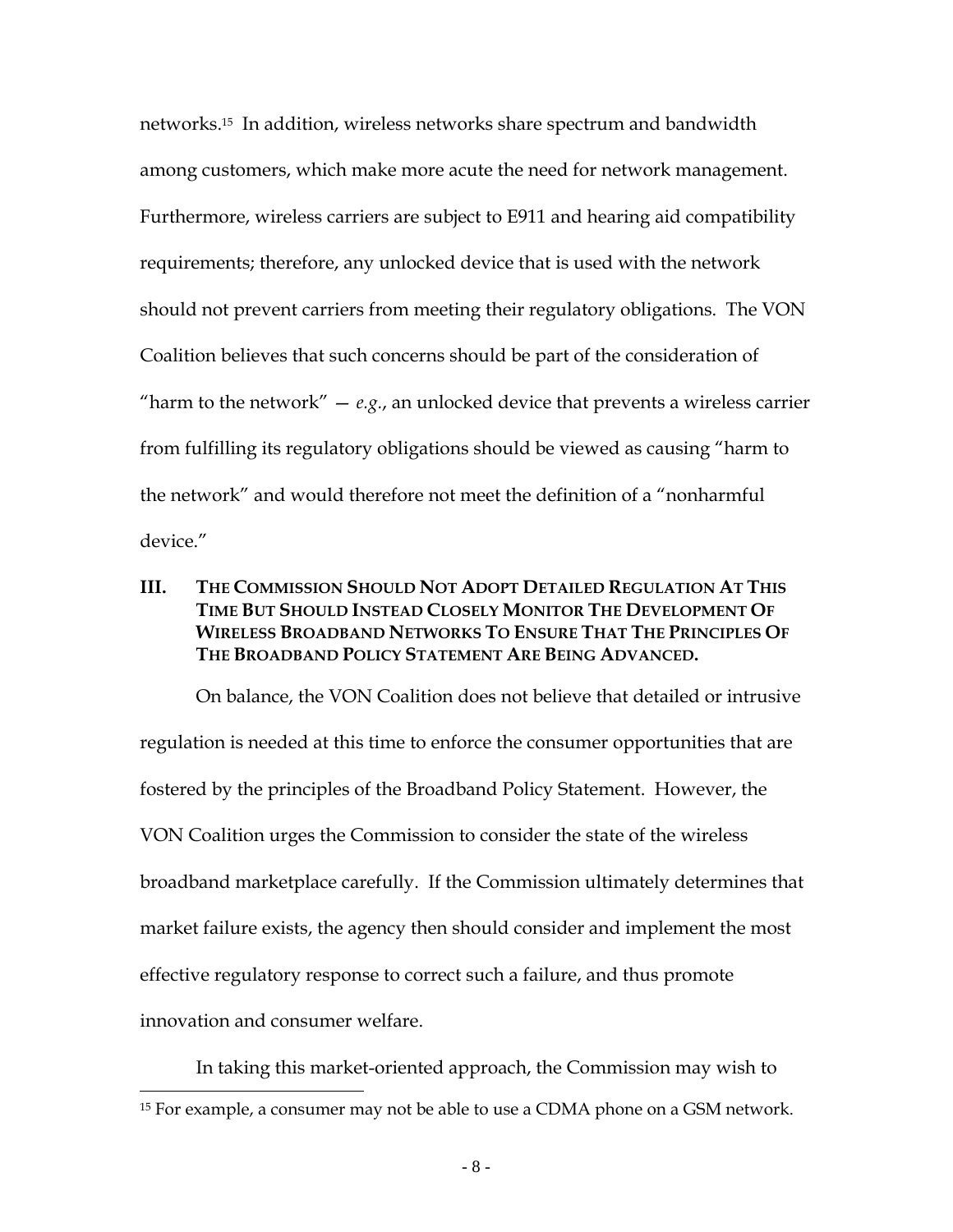establish a forum in which interested parties — such as wireless carriers, handset device manufacturers, mobile operating system developers, and application software developers — can share information that would enable manufacturers and software developers to develop devices and applications that do not cause harm to the carriers' networks. With the "right to attach" and "no blocking" principles reaffirmed by the Commission, and with the Commission providing a forum and maintaining an oversight role, the wireless industry and interested third parties can develop best practices[,16](#page-8-0) thereby obviating the need for detailed regulations that might unnecessarily constrain technological development and innovation.

In the end, confirming that the Commission's Policy Statement applies to wireless networks will balance two of the Commission's most important goals: encouraging the deployment of broadband networks while paving the way for increased investment in innovative applications. VON respectfully submits that such confirmation, as requested by Skype, will increase the value of wireless networks and maximize the number of choices available to consumers in the United States — thereby creating a virtuous cycle of investment, innovation and lower prices.

\* \* \*

<span id="page-8-0"></span><sup>&</sup>lt;sup>16</sup> In essence, the goal of the best practices would be to distinguish between legitimate carrier network management and security concerns and those that are used as a pretext for anti-competitive purposes.